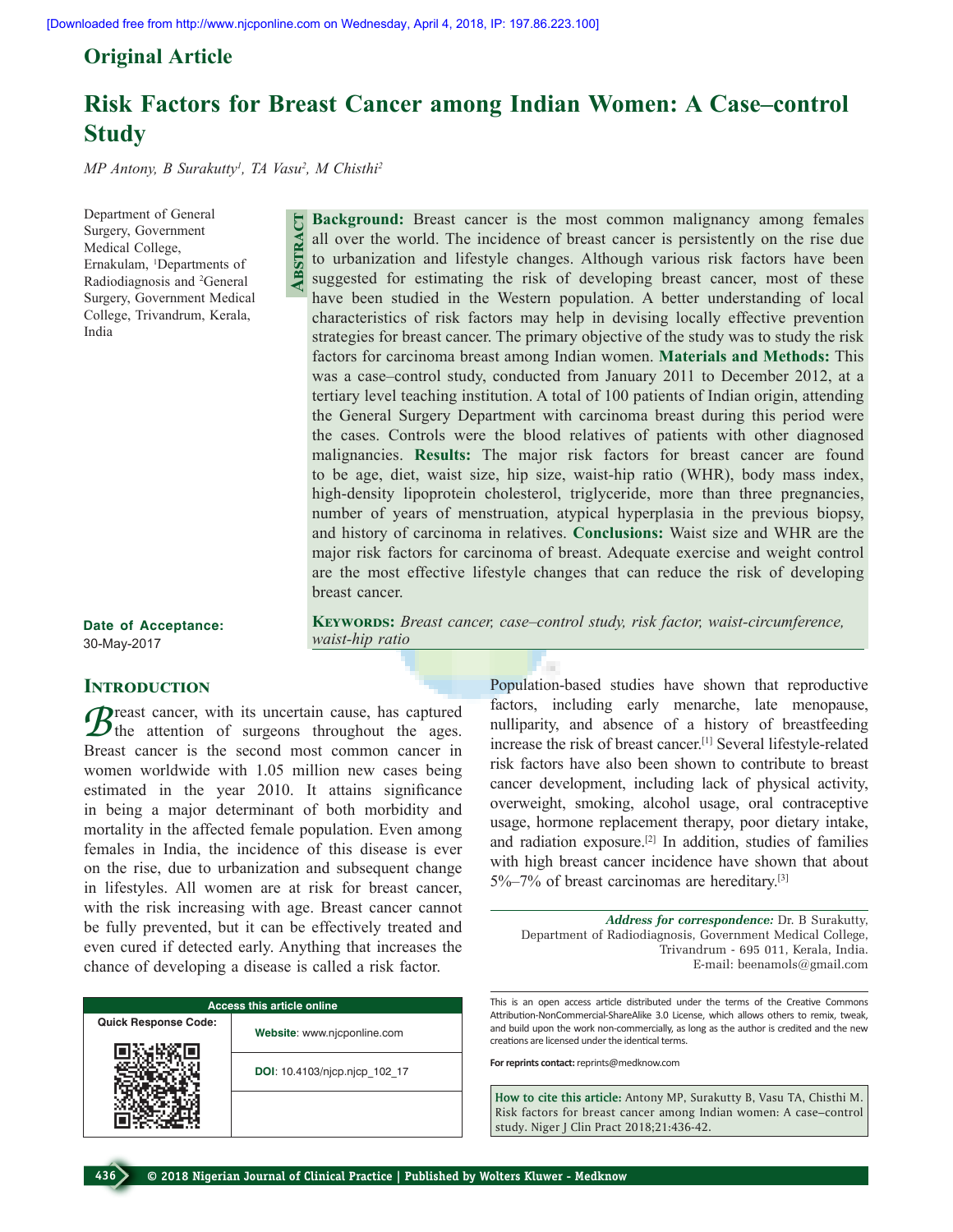There is a four to fivefold variation in breast cancer incidence rates across different countries. The lowest rates are observed in Asia, and the highest rates are observed in Western Europe and North America. The incidence of breast cancer has increased in all countries since 1960. Some groups studied in detail, the changes in incidence and mortality between 1955 and 1990 in four age groups (35–44, 45–54, 55–64, and 65–74) for 11 representative countries (the USA, England, Norway, Hungary, Yugoslavia, Spain, Colombia, Singapore, Japan, India, and China).[4] The largest increase in incidence took place in Japan and Singapore. The incidence rate for women aged 35–44 in Japan doubled between 1960 and 1985 and by 1985 was roughly two-thirds the USA rate. There has been essentially no change in mortality rates in the USA, England, or Norway whereas there has been a 50%–60% increase in Japan, Singapore, and Hungary. Most of the observed increase in incidence rates in the USA, England, and Wales and Norway may be spurious, due to changes in screening patterns. Screening may also have contributed to the rate increase in other countries, but outside Western Europe and North America, the major part of the increase is likely to be due to changes in known and suspected breast cancer risk factors. Breast cancer incidence has been rising rapidly in Japan, surpassing uterine cancer in frequency. In several Chinese cities, breast cancer incidence has increased substantially in recent decades.

Carcinoma breast is the second most common cancer among Indian women, and an increasing trend in its incidence has been observed in most of the metropolis with Mumbai topping the list. Based on the cancer registry data, it is estimated that there will be about 800,000 new cancers cases in India every year. At any given point, there is likely to be 3 times this load: that is about 240,000 cases. The incidence of breast cancer increased by approximately 50% between 1965 and 1985.[5] Much of this increase may be associated with increasing urbanization and improved life expectancy. The incidence rates, education level, and income are higher in urban areas compared with rural areas. In addition, age at puberty and pregnancy-related factors, such as parity, age of first childbirth, and number of children, are factors possibly related to breast cancer.[6]

There is clear scientific evidence linking several factors with breast cancer risk. These factors are the so-called "established" risk factors for breast cancer. Some are inherited predispositions while others are aspects of a woman's lifestyle or reproductive history. The established risk factors for breast cancer include female gender, age, previous breast disease, family history/genetic risk factors, early age of menarche, late age of menopause, late age of first full-term pregnancy, postmenopausal obesity, lack of physical activity, and exposure to high-dose radiation.<sup>[7-10]</sup>

The Breast Cancer Risk Assessment Tool is based on a statistical model known as the "Gail model," which is named after Dr. Mitchell Gail, Senior Investigator in the Biostatistics Branch of NCI's Division of Cancer Epidemiology and Genetics.[11] The model uses a woman's own personal medical history. The Gail model has been tested in large populations of caucasian women and has been shown to provide accurate estimates of breast cancer risk. The model still needs to be validated for Hispanic women, Asian women, and other subgroups. In addition, the results need to be interpreted by a health-care provider for women with special risk factors, such as women who are carriers of gene mutations.

Other risk factors such as age at menopause, dense breast tissue on a mammogram, use of birth control pills or hormone replacement therapy, high-fat diet, alcohol drinking, low physical activity, obesity, or environmental exposures, are not included in risk estimates with the Breast Cancer Risk Assessment Tool. They are excluded because the evidence is not conclusive or researchers cannot accurately determine how much these factors contribute to the calculation of risk for an individual woman, or adding these factors decreases the accuracy of the tool appreciably. The inclusion of newer factors such as breast density and other modifiable risk factors is powering the ongoing evolution of breast cancer prediction tools.

Substantial advances have been made in the treatment of breast cancer, but the introduction of effective methods to predict women at elevated risk and prevent the disease have been less successful. International variation in both incidence and mortality is supposed to be one of the most striking reasons for this conundrum. With this background, this study was undertaken to study the modifiable risk factors for breast cancer in Indian background. The primary objective of the study was to study the risk factors for carcinoma breast among women of Indian origin.

# **Materials and Methods**

This case–control study was conducted between January 2011 and December 2012 at the study institution, which is one of the largest public sector health-care centers in the state. The protocol was approved by the Institutional Review Board of and approved by the Ethics Committee of the research institution.

Cases included female patients of Indian origin, diagnosed to have carcinoma breast, attending the Outpatient department and those admitted in the surgical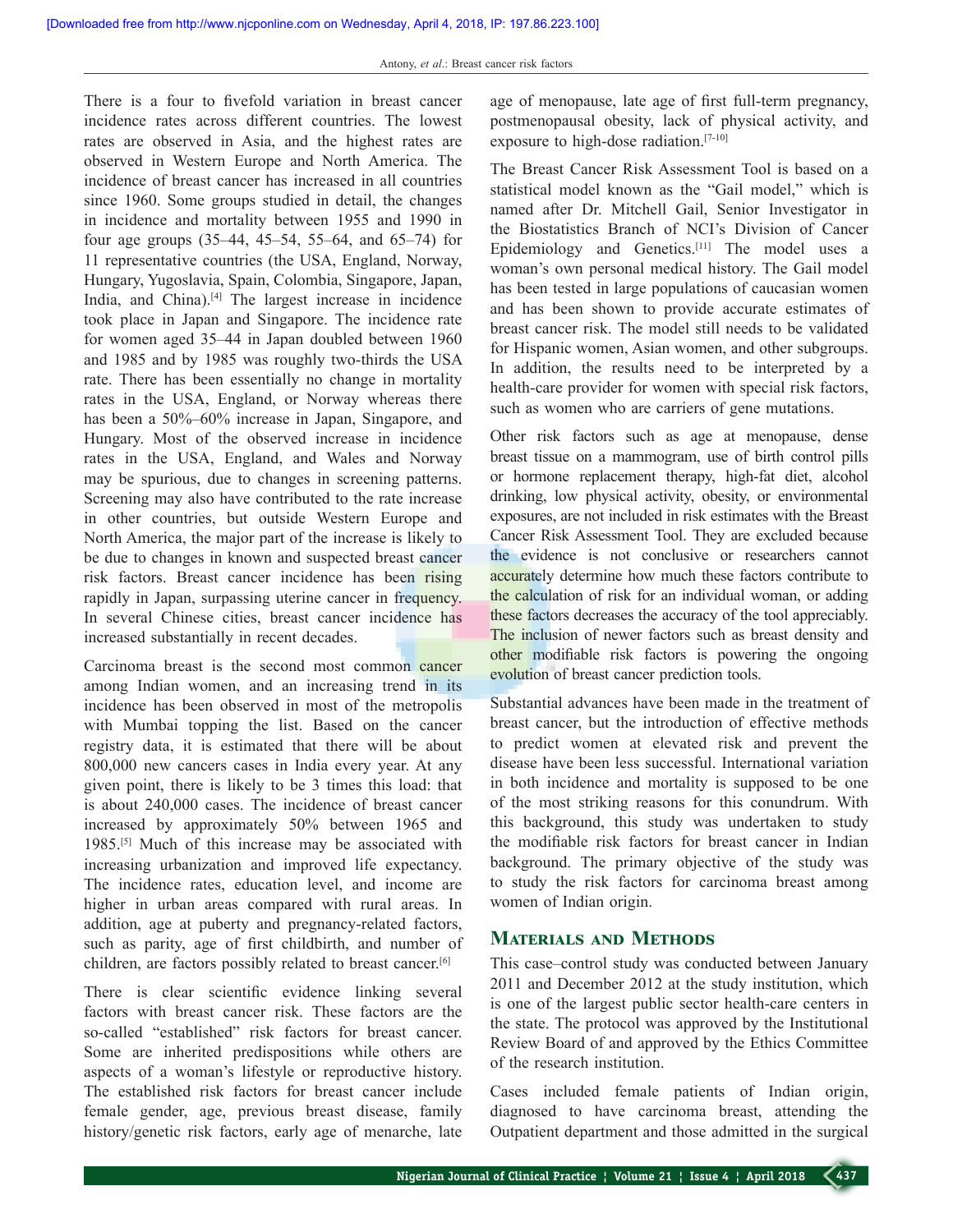wards during the study period. Controls included females of Indian origin, who were the attendants of patients admitted with other malignancies in the same ward.

#### **Exclusion criteria for cases**

Diagnosed gynecological malignancies, age <20 or more than 70, advanced stage with cachectic symptoms.

#### **Exclusion criteria for controls**

Any diagnosed malignancies, age <20 or more than 70, blood relative of a patient having breast cancer.

The results of a similar study were used to calculate the sample size for the present study. A sample size of 100 cases and 101 controls was found to be adequate to test the significance.

All the cases and controls who satisfied the inclusion and exclusion criteria were included in this study, after informing them about the details of the study and obtaining informed written consent in the subjects' own language. The questionnaire was filled after interviewing the study group. Morphological assessment was done, and details were entered. Blood investigation of fasting lipid profile was sent, and the values were entered during follow‑up. All cases were subjected to the routine investigations and usual management.

The questionnaire consisted of details including:

- a. Demographic details such as name, age, residence, and education status
- b. Personal details like diet, smoking, etc.
- c. Menstrual history such as age of menarche, regularity of cycles, months of menstruation, and menopause details
- d. Pregnancy and lactation details such as age of first pregnancy, weight during pregnancy, no of live birth, abortions, and duration of lactation
- e. Family history of any carcinomas
- f. Morphological assessment such as height, weight, body mass index (BMI), and waist-hip ratio (WHR)
- g. Fasting lipid profile values
- h. Details of biopsies done on breast.

After collecting data using the questionnaire, they were entered into a sheet in Microsoft Office Excel 2007. Statistical analysis was done using the software SPSS version 16 (IBM Inc, USA). All relevant data are presented as mean  $\pm$  standard deviation. The data were analyzed using *t*‑test, Chi‑square test, and ANOVA as appropriate. Those risk factors found to be independently significant were analyzed in detail.  $P \leq 0.05$  was considered to be statistically significant wherever applicable.

## **Results**

The study group consisted of 100 cases and 101 controls, all of them females. The study participants comprised cases in the age range of 23–72 years and controls in the range 21–74. The mean ages were 50.85 and 45.74 for cases and controls, respectively. The lowest age of a patient with carcinoma breast was found to be 23 years. Fifty-six percent of the cases and 57% of the controls came from rural areas. About 18% of cases and 9% of controls were illiterate. Seventy-three percent of cases and 51% of controls were nonvegetarians. Ten percent of both cases and controls were vegetarians.

Among cases, the mean height was 155.94 cm, mean weight was 64.01 kg, and the mean BMI was 26.19. The mean waist circumference was 91.46 cm while mean hip circumference was 96.24 cm. Among controls, the mean height was 157.52 cm and mean weight was 63.75 kg while the mean BMI was 25.7. WHR was calculated as waist circumference (in cm) divided by hip circumference (in cm) as a measurement of fat distribution that reflects adipose tissue and muscle mass. The mean waist circumference was 82.78 cm while mean hip circumference was 99.35 cm [Table 1]. Fifty-one and 28 of the patients with carcinoma breast had WHR of 0.9–1 and >1, respectively, when compared to 15 and 4 of controls, respectively [Table 2]. Thirty-nine percent of the cases were obese before the onset of carcinoma breast.

Forty-two percent of cases and 58% of controls were found to have exposure to smoking, all of them passive. Eighty-five percent of cases and 70% of controls were married. The mean age of menarche was 13.57 for cases and 12.79 for controls. The mean duration of menstruation was 341.5 months in cases and 314.9 in controls among the study group. Nearly 89% of cases and 82% of controls had been pregnant before. Twenty-two percent of cases and 10% of controls were found to have more than 3 pregnancies. Age at first child

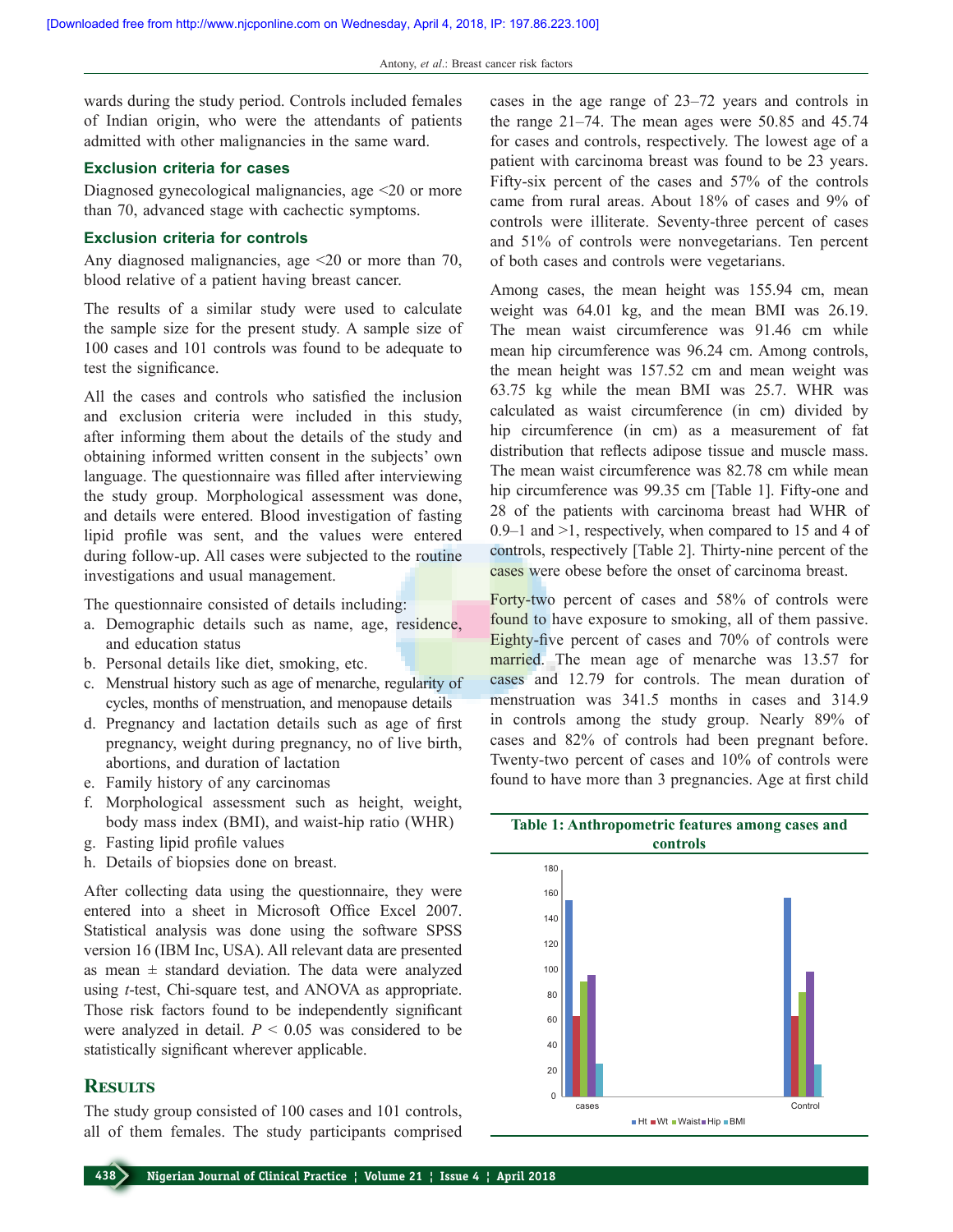

birth was calculated by subtracting the age of onset of menarche from age of the first live birth. Mean age among cases were 10.5 years and that among controls were 11. Eighty-four percent of cases and 75% of controls had history of breastfeeding, with no significant difference in the frequency among cases and control, when compared using Chi-squared test. About 55% of cases and 47% of controls were postmenopausal.

There were five cases with a history of atypical hyperplasia in the previous biopsy whereas none in controls. About 11 cases had first-degree relatives with history of carcinoma whereas only two among controls had such a history. Much lesser amount of physical activity found more among cases. The mean value of total cholesterol was found to be 221.2 in cases and 215.73 in controls. The means of low‑density lipoprotein cholesterol were 147.12 and 149.2 in cases and controls, respectively. Means of high-density lipoprotein (HDL) were 39.14 in cases and 42.8 in controls. Triglycerides showed a mean of 163.38 in cases and 151.58 in controls.

## **Discussion**

At the end of the study, the various parameters were analyzed statistically to test the research questions. Using *t*-test, age was found to have significant difference among cases and controls  $(P = 0.000)$ . As per literature, only age and BRCA carrier status are associated with larger relative risks of breast cancer than percent mammographic density (PMD).[12] With regard to rural‑urban distribution, no significant difference was noted among cases and controls when distribution was tested with Chi-squared test. This finding was in contrary to some previous studies which said that breast cancer was more prevalent in urban areas.

According to Helmrich *et al*., 12 years of education were an independent risk factor for development of breast cancer.[13] However, such a finding was not obtained in

the present study, even though there were a substantial number of graduates and postgraduates among the controls.

Nonvegetarians and eggetarians were having higher occurrence of carcinoma breast than vegetarians. Using one‑way ANOVA test, significant difference was found in dietary habits among cases and controls. A randomized trial performed by the WHI of reduction of the proportion of fat in the diet resulted in a nonsignificant 8% reduction in the risk of breast cancer, but they found some confounding with weight loss.<sup>[14]</sup> There was no advantage to an increase of fruit and vegetable intake in another large randomized adjuvant trial.[15] A systematic review of diet and breast cancer was performed by Albuquerque and colleagues, who concluded that a Mediterranean dietary pattern and diets composed largely of vegetables, fruit, fish, and soy are associated with a decreased risk of breast cancer. Risk reduction may also be helped by appropriate intakes of dietary fiber, fruits, and vegetables.<sup>[16,17]</sup>

BMI was found to be significantly different in cases and controls, with the prevalence of overweight and obese patients higher among cases  $(P = 0.004)$ . Strong observational data indicate that weight gain in the premenopausal period and being overweight or obese after menopause increase breast cancer risk. Greater birth weight and adult height also have been shown to be positively associated with PMD and increased risk of breast cancer.[18,19] In a meta‑analysis, Renehan *et al*. estimated that for each  $5 \text{ kg/m}^2$  increase in BMI the risk of breast cancer was increased by 12%.[20]

When comparing the various anthropometric parameters using *t*-tests, only waist circumference and hip circumference were found to be significantly different among cases and controls  $(P = 0.003)$ . Waist circumference also estimates abdominal fat and is strongly correlated with BMI.[21] The ratio of the WHR has been the most frequently used measurement to assess body fat distribution with upper body, or central obesity being represented by a high ratio. However, waist circumference is considered a better indicator of the visceral adipose tissue and a better predictor of breast cancer risk than WHR.[22] Several large prospective studies, including the Nurses' Health Study and the European Prospective Investigation of Cancer and Nutrition study, observed that larger waist circumference was associated with an increased breast cancer risk.[23,24] Several other studies that assessed metabolic syndrome in relation to breast cancer risk also found an association with central obesity.<sup>[25]</sup>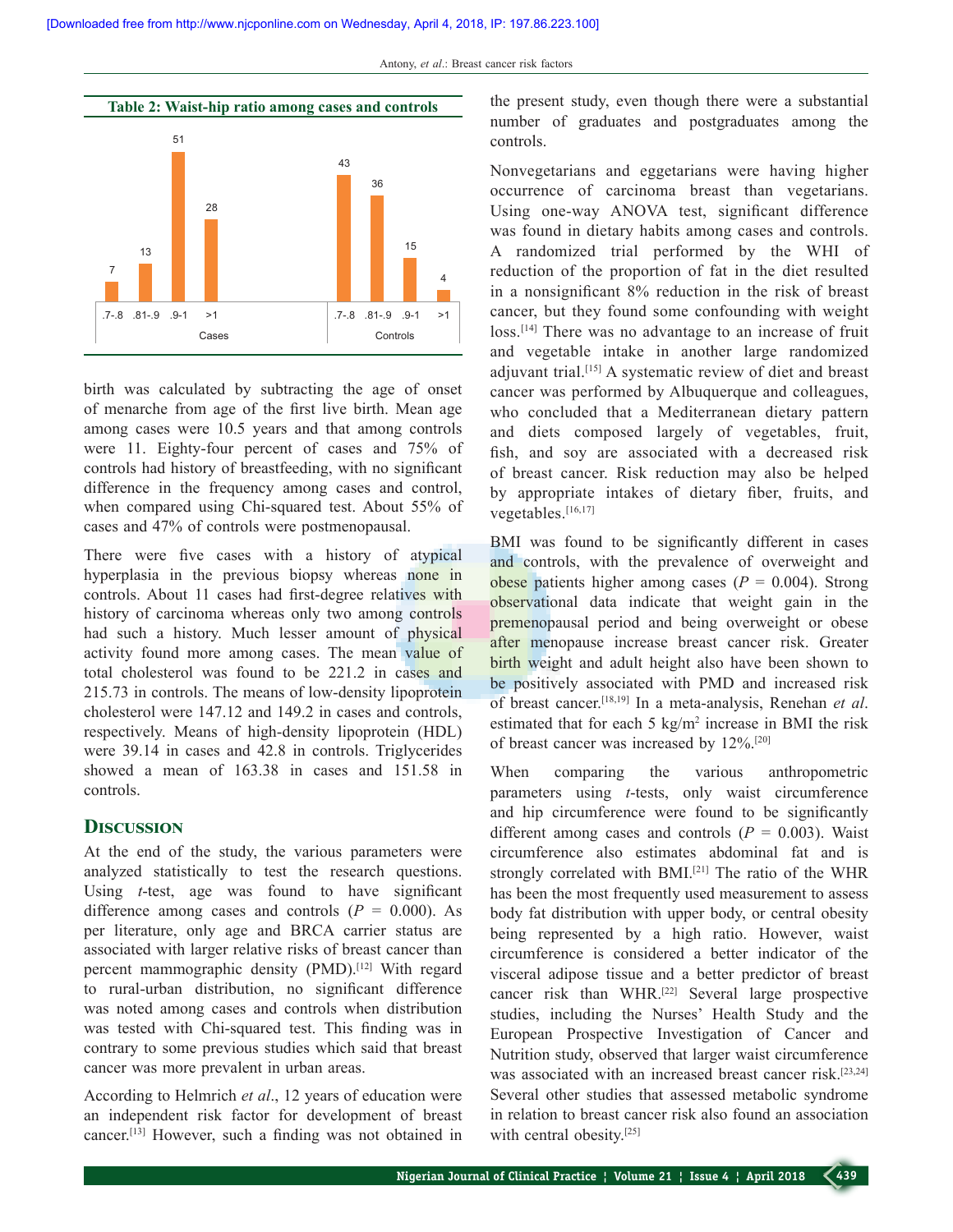No significant difference was found among cases and controls when compared using Chi-squared test in smoking exposure. No significant difference was found among cases and controls when assessed for marital status also. According to Gajalakshmi and Shanta, single women had more risk than married women.[26] However, such a finding was not obtained in the present study. The mean age of menarche was 13.57 for cases and 12.79 for controls, which was found to be significantly different when compared using *t*-test ( $P = 0.004$ ). The importance of age of menarche and age of the first child birth was to identify the duration of unopposed cycles which when more than 12 years posed a significant risk for development of breast cancer as per Gajalakshmi and Shanta.<sup>[26]</sup> Using Chi-squared test, duration of menstruation was found to be significantly higher in cases than in controls  $(P \le 0.000)$ . Age at first childbirth was not found to be an independent risk factor for carcinoma breast. The scientific hypothesis behind age of menarche and age of the first live birth can be explained as the duration of unopposed cycles. The risk for carcinoma breast increased with advancing age of menopause as noted by many authors. The present study corroborates the finding that increased the duration of menstruation is associated with a higher risk of developing carcinoma breast.

There was a significant difference in the frequency of females with no history of pregnancy among the cases and controls  $(P = 0.004)$ . Nulliparous females had more risk of developing carcinoma breast, about 3‑fold risks as suggested by various studies. Also, number of pregnancy was found to be a significantly lower when compared with the controls using the Chi-square test  $(P = 0.010)$ . This finding agrees with various previous studies which say that high number of parity was associated with a reduction in the risk for developing carcinoma breast. There was no significant difference noted in the number of abortions among cases and controls. This finding agrees with the study by Rao *et al*., in which abortion did not emerge as a risk factor for the development of carcinoma breast.[27] However, there are other scientific studies available, which indicate that abortion, especially induced abortion increased the risk of developing carcinoma breast.

Eighty‑four percent of cases and 75% of controls had history of breastfeeding, with no significant difference in the frequency among cases and control, when compared using Chi‑square test. However, there was a significant difference between the duration of lactation among the cases and controls, when tested using independent *t*-test ( $P = 0.002$ ). Compared to those who never breastfed their children, those who breastfed

their children had a significant protection and this protection increased with the duration of breastfeeding. This agrees with many previous studies that a longer duration of breastfeeding reduces the risk of breast cancer. The Collaborative Group on Hormonal Factors in Breast Cancer estimated in 2002 that the cumulative incidence of breast cancer in developed countries would be reduced by more than half, from 6.3 to 2.7 per 100 women, by age 70, if women had on average more children and breastfed for longer periods as seen in developing countries.[28]

When the prevalence of postmenopausal and premenopausal women among cases and controls was compared, a significant difference was noted. This finding was consistent with the study of Reddy. who said postmenopausal women were more at risk for developing breast cancer than premenopausal women.<sup>[29]</sup> Estrogens may explain the increased risk of breast cancer in obese postmenopausal women although this does not preclude other hormones and cytokines from mediating the effects of estrogen or other mechanisms by which obesity might affect cancer risk.[30]

There were five cases with a history of atypical hyperplasia in the previous biopsy whereas none in controls, which was found to be significantly higher  $(P < 0.000)$ , when compared using Chi-squared test. This agreed with the previous studies which quote that number of breast biopsies and history of atypical hyperplasia increased the risks of developing breast cancer. About 11 cases had first-degree relatives with history of carcinoma, whereas only 2 among controls had, which was found to be significantly higher  $(P = 0.002)$ . This is in agreement with many studies which say that the presence of first-degree relative with breast cancer increases the risk of developing breast cancer. However, some studes, like the one by Reddy note that family history was not a risk factor for the development of breast cancer.[29]

When the levels of physical activity were tested using one‑way ANOVA, there was a significant difference in the levels of physical activities with lesser physical activity found among cases  $(P = 0.004)$ . This finding suggests that higher physical activity reduces the risk of developing breast cancer. A recent review suggests that half of breast cancer cases may be prevented if the major modifiable risk factors, including achieving and maintaining a healthy weight, regular physical activity, and minimal alcohol intake, are instituted.[31] The World Cancer Research Fund/American Institute for Cancer Research has estimated that over 40% of postmenopausal breast cancer could be prevented by reductions in alcohol, excess body weight, and inactivity.[32]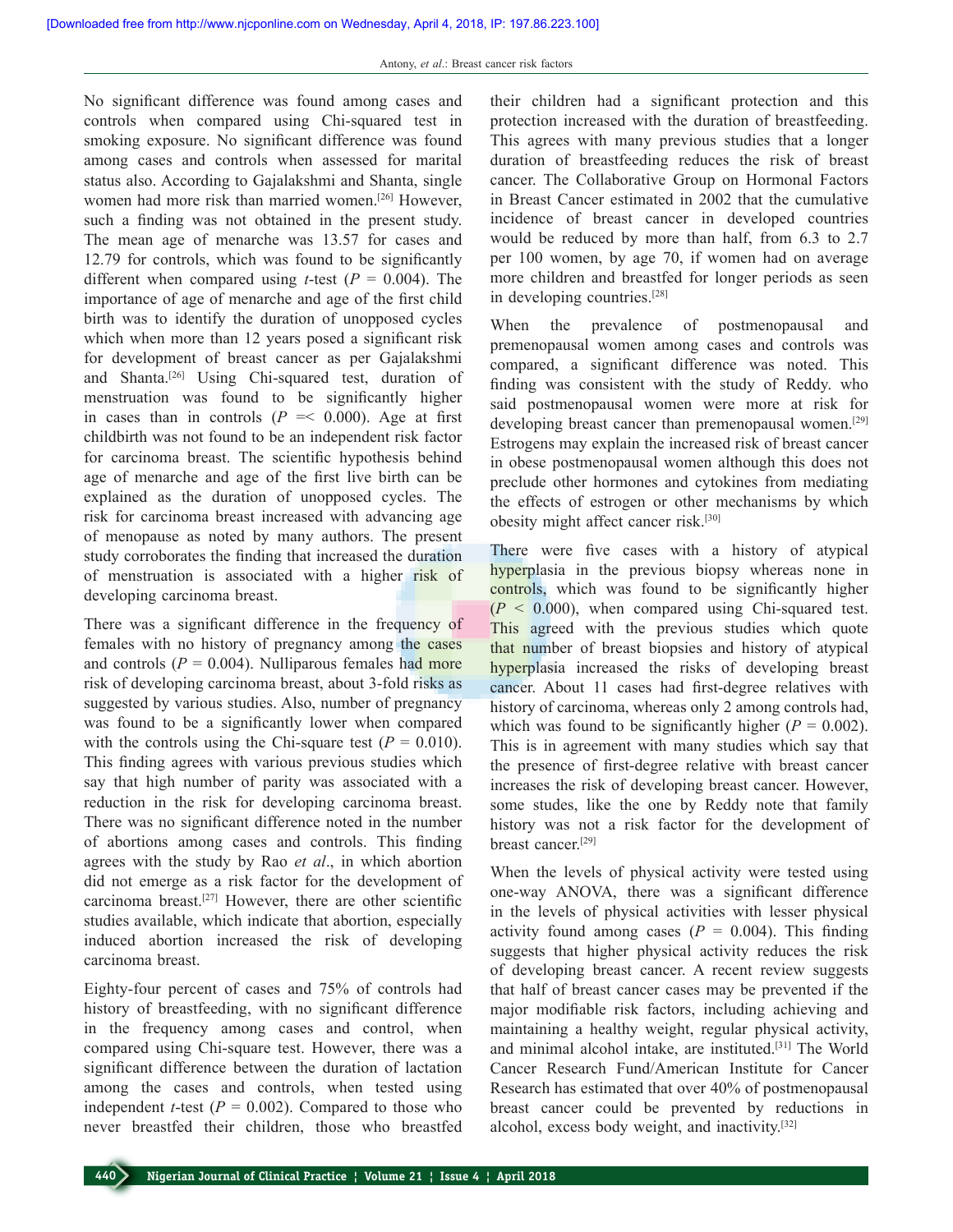When the means of lipid profile were compared using independent t-tests, significant differences were found only in the HDL and triglycerides values among the cases and controls. Higher HDL levels and lower triglyceride levels were associated with decreased risk of developing breast cancer. Although some case–control studies have reported a positive association between HDL cholesterol and breast cancer risk, prospective studies have reported either no association or an inverse association with breast cancer risk.[33‑35] Some studies examined the associations of HDL by menopausal status, but those results are also inconsistent.[36,37] Low HDL cholesterol level measured at baseline was not associated with breast cancer in the WHI or in women  $\geq 50$  years old in the Me-Can study, but the Atherosclerosis Risk in Communities cohort and one Norwegian cohort study observed that low HDL cholesterol levels are significantly associated with a 30% and 67% increased risk of breast cancer, respectively.[36‑39] The Me‑Can study also reported that low HDL is inversely associated with breast cancer in women under 50-year-old.

The variables showing significant odds ratio in crude analysis were selected for further testing with binary logistic regression. Thirteen variables satisfied this criterion in crude analysis. These variables were entered for binary logistic by Enter method to study the adjusted odd ratio. It may be noted that the variable lactation which lost significance after binary logistic regression was excluded for further calculation, and those variables that remained significant after adjustment were taken for modeling using backward step-wise method. Those are age, diet, waist size, hip size, WHR, BMI, HDL cholesterol, triglyceride level, more than three pregnancies, number of years of menstruation, atypical hyperplasia in the previous biopsy, carcinoma in relatives.

At the end of logistic regression analysis, the variables that remained independently associated with the dependent variable were age, diet, waist size, hip size, WHR, BMI, HDL cholesterol, triglyceride level, more than three pregnancies, years of menstruation, atypical hyperplasia in the previous biopsy and history of carcinoma in relatives.

## **Conclusions**

This study has some limitations. First, it was hospital-based rather than community-based, so the cases may not be entirely representative of all Indian women with breast cancer. However, population-based disease surveillance systems are deficient in the country, as the population is large and spread over a vast area. There is as yet no large‑scale, geographically representative

study of breast cancer risk factors among the general population. Second, we were unable to control for all potential confounders in the association of risk factors with breast cancer. Other limitations of the study include the fact that hereditary factors which are major risk factors were not included in the study. Recall bias could be very high because of the nature of the study design. In addition, age-stratified analysis, if done, could have been better-suited to study the risk factors.

However, we do reiterate the fact that we have been able to point out the risk factors for developing breast cancer in Indian women. Further studies are needed to validate the present model, and then, it can be used for identifying high-risk women, who can be kept on regular follow up as well as offered early treatment options. Our findings indicate that primary prevention strategies, including health education and policy modification, might prove useful. Future prospects for the application of these risk factors include improvements in mammographic screening, risk prediction in individual groups, cancer prevention as well as clinical decision-making.

#### **Financial support and sponsorship** Nil.

#### **Conflicts of interest**

There are no conflicts of interest.

#### **References**

- 1. Perry CS, Otero JC, Palmer JL, Gross AS. Risk factors for breast cancer in East Asian women relative to women in West. Asia Pac J Clin Oncol 2009;5:219‑31.
- 2. Parkin DM, Boyd L, Walker LC. 16. The fraction of cancer attributable to lifestyle and environmental factors in the UK in 2010. Br J Cancer 2011;105 Suppl 2:S77‑81.
- 3. Biglia N, Defabiani E, Ponzone R, Mariani L, Marenco D, Sismondi P. Management of risk of breast carcinoma in postmenopausal women. Endocr Relat Cancer 2004;11:69‑83.
- 4. Parkin DM, Whelan SL, Ferlay J, Raymond L, Young J, editors. Cancer Incidence in Five Continents, Vol. VII IARC Scientific Publications, Lyon, IARC. 1997. p. 143.
- 5. Indian Council of Medical Research. National Cancer Registry ICMR Publication 2008 Report of Cancer Registry Programme. New Delhi: Indian Council of Medical Research; 2010. p. 22.
- 6. Vidhyashankar C. Reuters health Western risk factors for breast cancer do not seems to hold in India. J Indian Med Assoc 2009;100:282‑7.
- 7. Colditz GA, Willett WC, Hunter DJ, Stampfer MJ, Manson JE, Hennekens CH, *et al.* Family history, age, and risk of breast cancer. Prospective data from the Nurses' Health Study. JAMA 1993;270:338‑43.
- 8. Slattery ML, Kerber RA. A comprehensive evaluation of family history and breast cancer risk. The Utah Population Database. JAMA 1993;270:1563‑8.
- 9. Lynch HT, Watson P, Conway TA, Lynch JF. Clinical/genetic features in hereditary breast cancer. Breast Cancer Res Treat 1990;15:63‑71.
- 10. Pharoah PD, Day NE, Duffy S, Easton DF, Ponder BA. Family